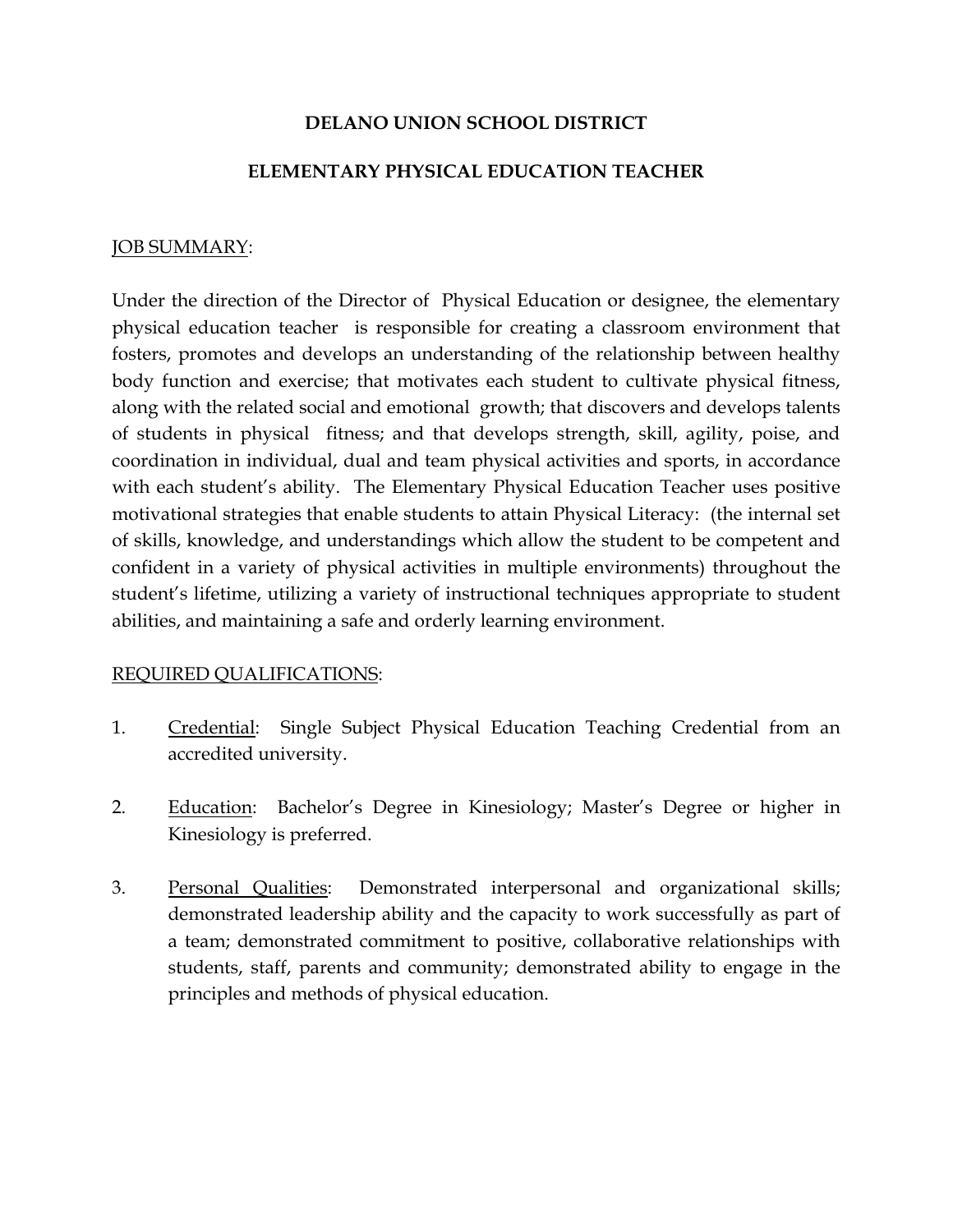# ESSENTIAL FUNCTIONS OF THIS POSITION:

- A. Teaches knowledge and skills in physical fitness, health education, rhythms and dance, and individual, dual or team sports, and other appropriate learning activities, utilizing a course of study adopted by the District and/or school site.
- B. Instructs students in citizenship, basic communication skills, and other general elements of the course of study common to all teachers, as specified in state law and in board policy and administrative regulations of the Delano Union School District.
- C. Utilizes a variety of instructional skills and methods; varies instructional modes to accommodate student needs, interests, learning style, and ability levels.
- D. Analyzes, demonstrates, and explains basic skills, knowledge and strategies of formal sports, games, rhythms, and fundamentals of body movement.
- E. Establishes and maintains standards of student conduct to provide an orderly, productive environment in the physical education areas.
- F. Provides appropriate safety instruction and makes safety checks on equipment and field areas to ensure the overall safety of students.
- G. Evaluates academic and social growth of students, prepares report cards, and keeps appropriate records.
- H. Works cooperatively with administration and other elementary physical education teachers in planning and implementing a balanced physical education program.
- I. Maintains school standards of student conduct required to provide an orderly and productive environment.
- J. Perform other duties as assigned.

Incorporated within one or more of the previously mentioned essential functions of this job description are the following essential physical requirements. Place the applicable number from the chart below that best indicates what percentage of time is spent on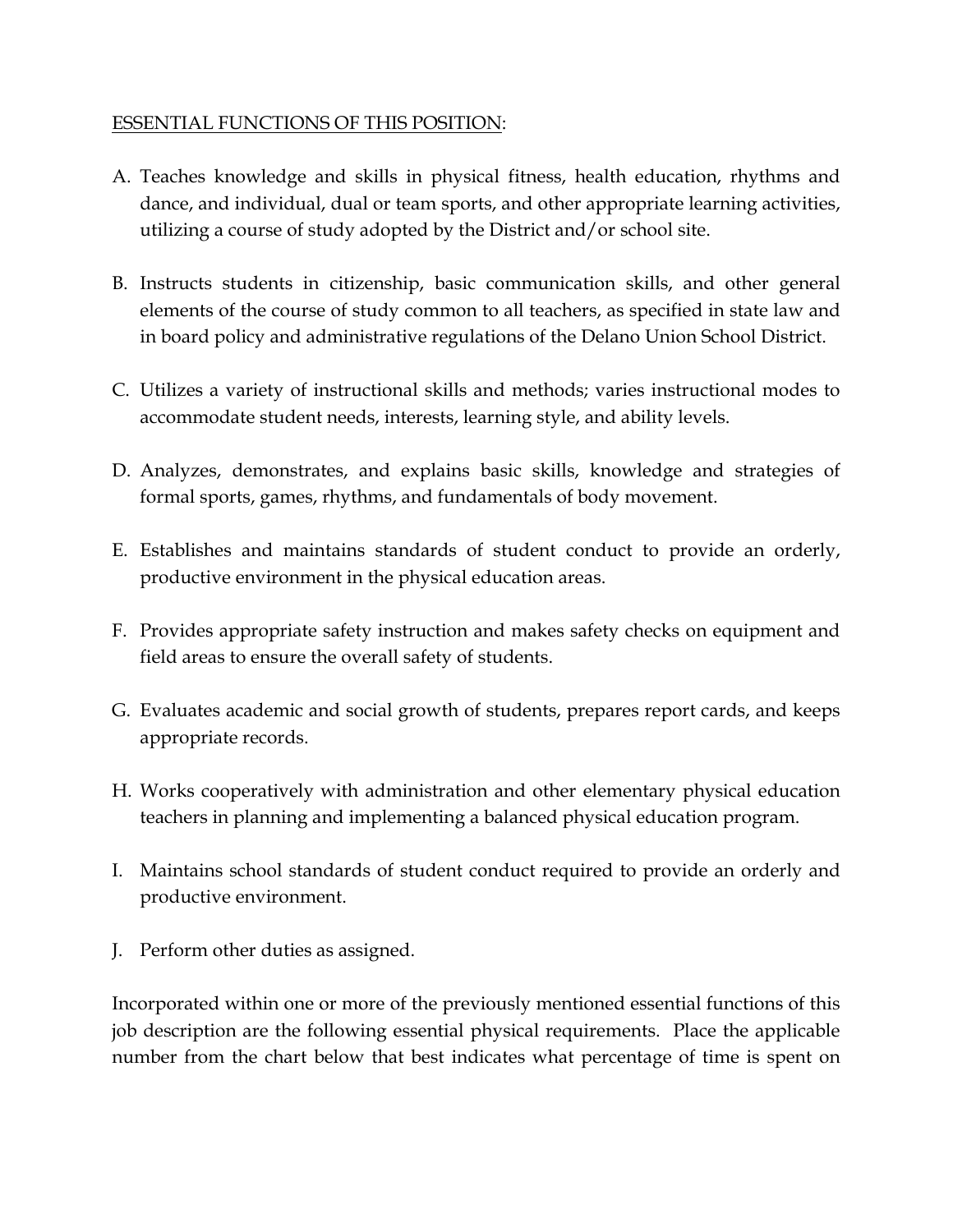each of the following essential physical requirements. The categories refer to the overall requirements on an annual basis:

- 1. Seldom = Less than  $25\%$  3. Often =  $51.75$
- 2. Occasional =  $25 50\%$  4. Very Frequent =  $76\%$  & above
- \_2 a. Ability to work at a desk, conference table or in meetings of various configurations.
- 3 b. Ability to stand and circulate for extended periods of time.
- 2 c. Ability to see for purposes of reading laws and codes, rules and policies and other printed matter and observing students.
- 3 d. Ability to hear and understand speech at normal levels.
- 3 e. Ability to communicate so others will be able to clearly understand a normal conversation.
- 2 f. Ability to bend and twist, stoop and kneel, crawl, push, pull.
- 2 g. Ability to lift 25 lbs.
- 2 h. Ability to carry 25 lbs.
- 2 i. Ability to reach in all directions.

# OTHER RELATED FUNCTIONS OF THIS POSITION:

- 1. Attend and participate in staff and district meetings as assigned.
- 2. Maintains professional competence by attending staff development programs, curriculum development meetings and other professional activities.
- 3. Participates in various student and parent activities which occur in school.